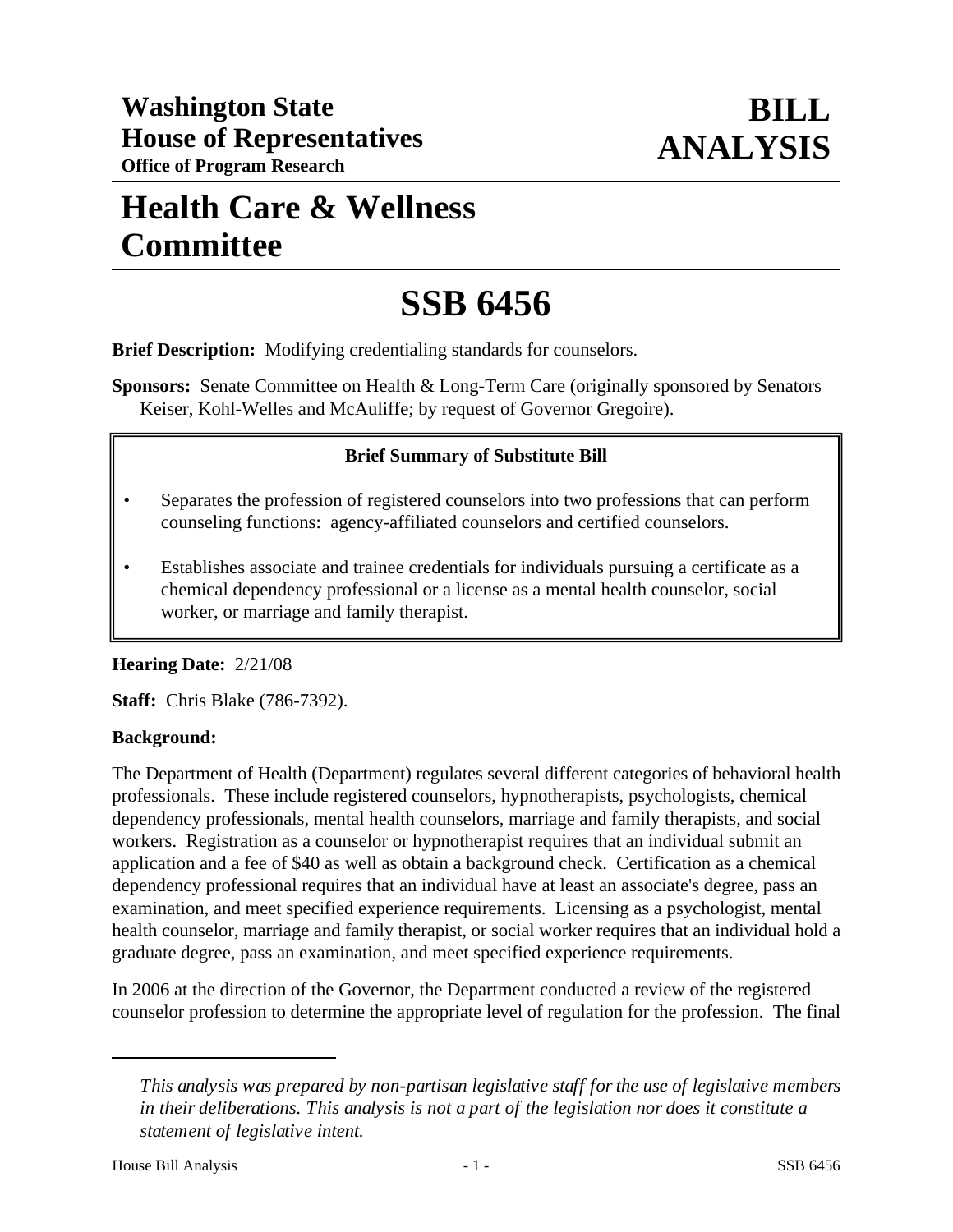report included recommendations to eliminate the profession of registered counselors and create several pre-licensure credentials, an agency-affiliated counselor credential, and a private practice counselor credential. The report also made recommendations regarding the scope of practice, disclosure statements, and public education campaigns. Three bills, HB 1494, HB 1993, and SB 5579 were introduced in the 2007 legislative session which addressed many of the recommendations in the Department's report. None of these bills passed the Legislature.

The 2007-09 operating budget directed the Department to convene another work group to develop recommendations regarding the need to regulate registered counselors. The work group report was due by November 15, 2007. The report included several recommendations pertaining to the creation of new pre-licensure credentials, an agency-affiliated counselor credential, and a private practice counselor credential similar to the 2006 report. A survey of registered counselors conducted at the direction of the work group found that about 35 percent of registered counselors are using the credential to work toward obtaining the experience requirements of another type of license, 30 percent work in a state-regulated agency, and 28 percent practice in a private practice setting.

### **Summary of Bill:**

The health profession of registered counselors is divided into seven new categories of fullycredentialed and pre-credential status health professions. To continue to practice counseling, all registered counselors must obtain another health profession credential by July 1, 2010 when the registered counselor credential is eliminated.

#### Agency-Affiliated and Certified Counselors

#### *Practice Requirements*

Agency-affiliated counselors are registered health professionals who engage in counseling and are employed by an agency or facility that operates under state regulations. Applicants for registration as an agency-affiliated counselor must provide documentation of their employment with an agency or an offer of employment with an agency.

Certified counselors are certified health professionals authorized to engage in private practice counseling. "Private practice counseling" includes screening a client's condition and recognizing mental or physical disorders that require the certified counselor to recommend that the client seek diagnosis and treatment from an appropriate health care provider. The term also includes counseling and guiding clients in adjusting life situations, developing new skills, and making desired changes through specific counseling methods and established practice standards. "Mental disorder" is defined as a global assessment of functioning score of 60 or less.

Applicants to conduct private practice counseling as a certified counselor prior to July 1, 2009 must:

- be a currently registered counselor in good standing;
- have been a registered counselor for at least five years;
- have completed courses in risk assessment, ethics, screening and referral, Washington law, and other subjects identified by the Secretary of Health (Secretary), and pass an examination in these subjects; and
- have a written consultation agreement with an approved health care provider.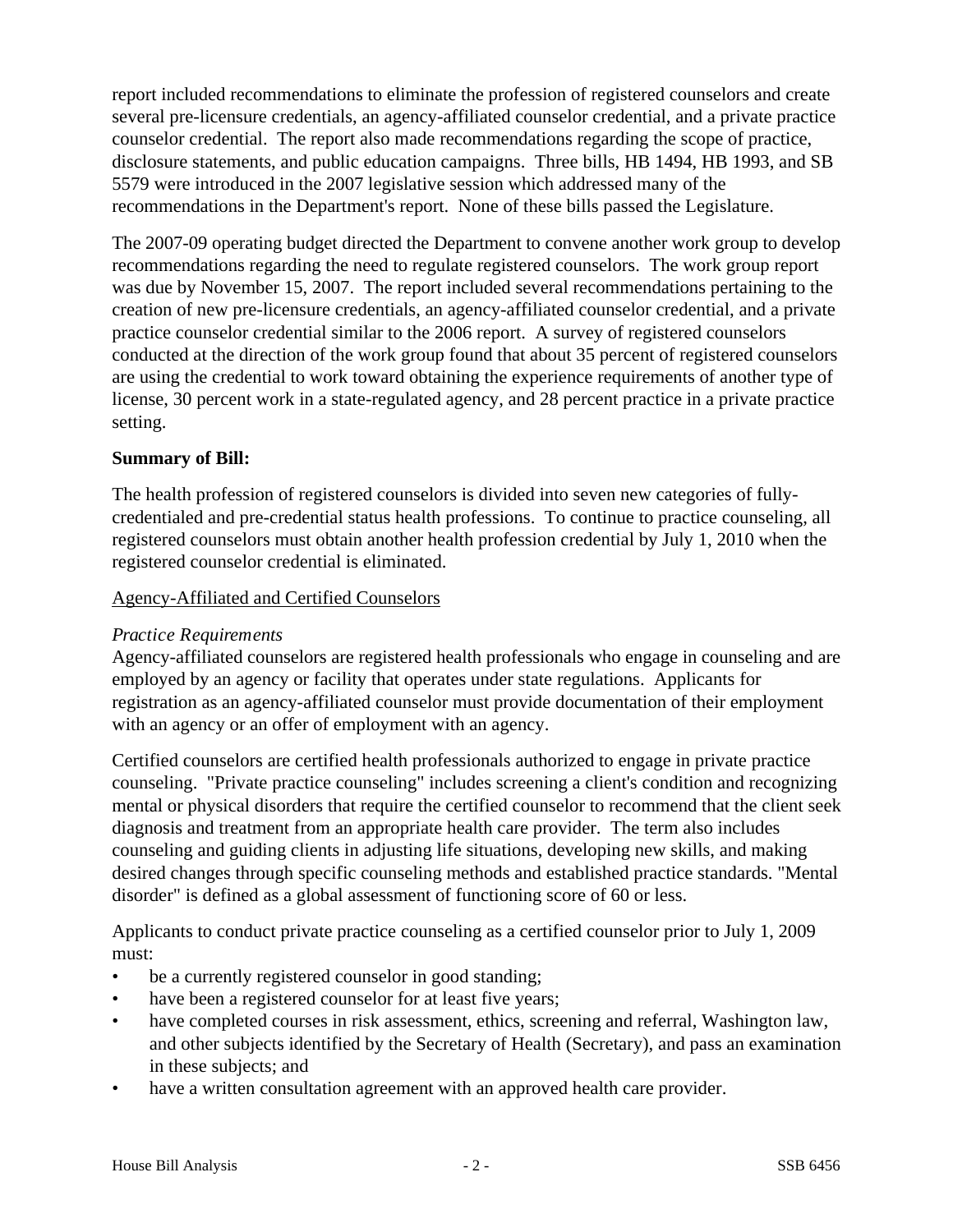Applicants to conduct private practice counseling as a certified counselor after July 1, 2009 must: • have a bachelors degree in a field related to counseling or an equivalent combination of education and supervised experience;

- pass an examination in risk assessment, ethics, screening and referral, Washington law, and other subjects identified by the Secretary; and
- have a written supervisory agreement with an approved supervisor.

In addition to the Secretary's present authority relating to registered counselors, he or she is authorized to establish requirements for certified counselors related to education equivalency, examinations, supervision, consultation, and continuing education.

### *Disclosure Statements*

Certified counselors must provide disclosure statements to clients similar to the disclosures currently provided by registered counselors with additional information requirements. The disclosures must also include referral resources, a statement regarding the supervisory arrangement of the certified counselor, and a statement that they are not credentialed to diagnose or treat mental disorders or to conduct psychotherapy. Clients are not responsible for any charges prior to the receipt of the disclosure statement.

#### *Advisory Committee*

The Washington State Certified Counselors and Hypnotherapist Advisory Committee (Committee) is established. The Committee is comprised of two certified counselors, two hypnotherapists, and three members of the public. Members shall be appointed by the Secretary.

#### Associates and Trainees

Associate licenses are created for individuals pursuing a license as a social worker, mental health counselor, or marriage and family therapist. Associates must have a graduate degree and be working toward meeting the supervised experience requirements as required for a full license. Associates may not practice independently for a fee. Associates may only practice under approved supervision. An associate license may be renewed up to four times.

A chemical dependency professional trainee credential is created for individuals working toward the education and experience requirements for certification as a chemical dependency professional. To obtain a trainee credential, an individual must submit a declaration to the Secretary that he or she is enrolled in an approved education program and pursuing the experience requirements for full certification. Trainees must practice under levels of supervision determined by rule, except that the first 50 hours of client contact must be under direct supervision. A trainee credential may be renewed up to four times.

#### **Other**

One must be registered with the Department to practice hypnotherapy for a fee.

Peer counselors are exempt from credentialing requirements.

#### **Appropriation:** None.

#### **Fiscal Note:** Available.

**Effective Date:** This bill takes effect 90 days after adjournment of session in which bill is passed except for sections 1, 2, and 6 through 8, relating to the establishment of credentials for agency